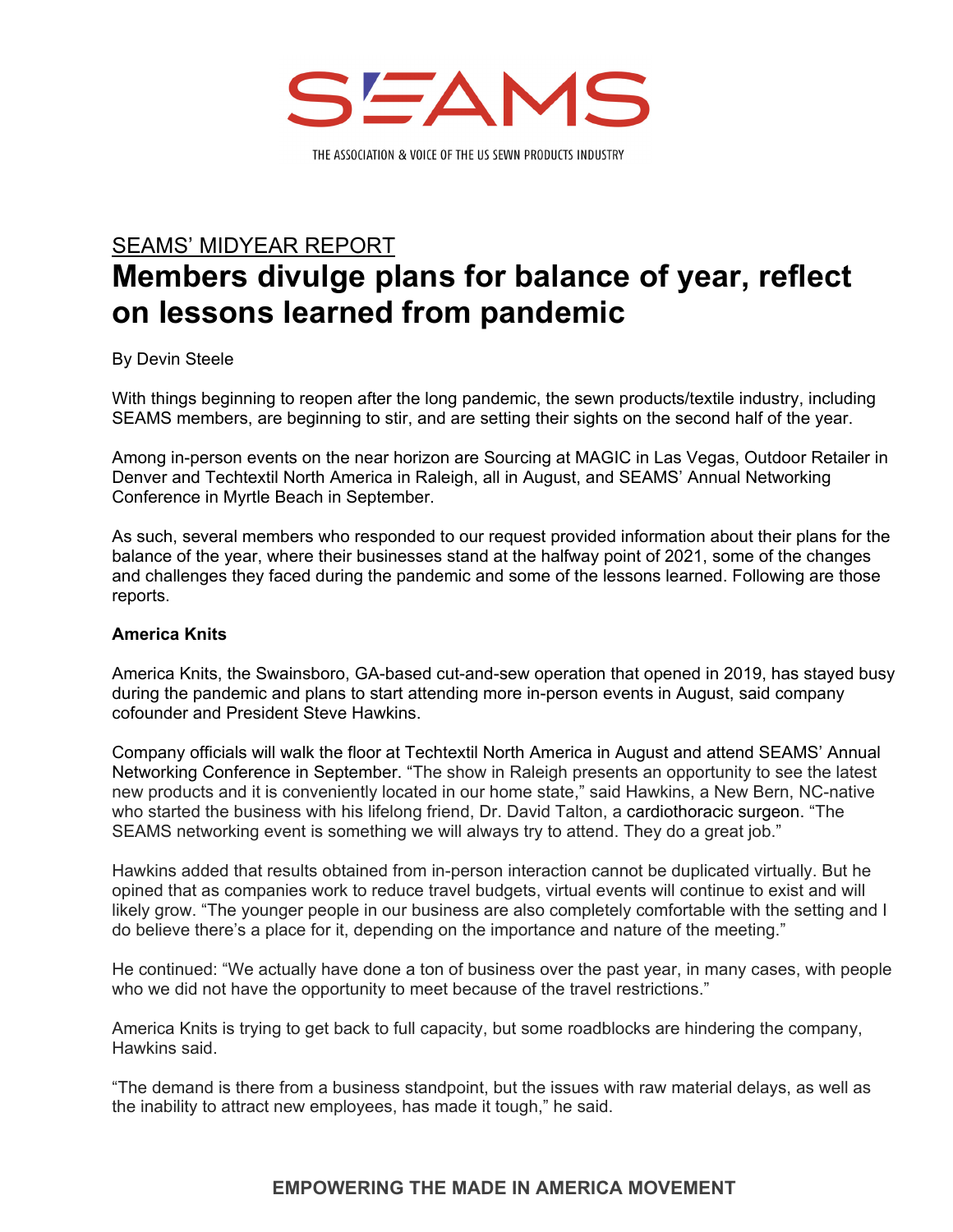

America Knits was part of a coalition of cut-and-sew/textile/apparel businesses – many of them SEAMS' members – that came together to answer the nation's call for Personal Protective Equipment (PPE) in the early stages of the pandemic. That provided a huge learning opportunity for the company, he noted.

"I think the most valuable takeaway is the ability to be able to pivot to a totally different product, which makes our workforce much more skilled," he said.

With so much uncertainty abounding, and companies looking to collaborate during the PPE shift, Hawkins said that SEAMS was an invaluable resource.

"(Executive Director) Will Duncan and the team at SEAMS have done an amazing job of keeping members informed of new opportunities as well as sharing resources that decreased product development cycles when everyone was trying to make PPE to service our nation," he said. "The pandemic experience and the way our industry pulled together, particularly the team with whom we worked that was started by Andy Warlick of Parkdale to create a large, diverse PPE supply chain, really made us proud to be in the USA textile and apparel business. I give that group a lot of credit including Hanesbrands, Fruit of the Loom, Sanmar and the other USA manufacturers involved."

#### **Apex Mills**

Apex Mills, based Inwood, NY, will exhibit at Techtextil North America and is "hoping to reconnect with customers, learn from our peers in the industry and share our newest textile innovations," said Jonathan Kurz, CEO & owner of Apex Mills.

He added that the priority remains with the safety and wellbeing of its people, and the decision to participate in live shows is based on the comfort level to travel expressed by his staff.

The pandemic pushed more connectivity options (i.e., digital meetings and event) into the mainstream, Kurz said.

"Virtual meetings and conferences enabled us to stay connected and informed," he said. "However, there were many unknown factors to be navigated. Balancing costs and returns remains a high priority; notwithstanding, virtual events were well executed and an intelligent alternative to live events.

"For continued growth, there will always be a need for innovative ways to connect with our customers, suppliers, students and peers," he continued. "As new generations enter the industry, we need to find ways to engage – both traditional and non-traditional."

But being a fabrics' producer, Apex Mills was hampered in some ways in the virtual world, Kurz added. "At live events, buyers like to see the construction of our samples and feel the hand of our fabrics," he said. "Virtually, this tactile experience is not achievable."

Apex Mills overall is back at full capacity and is fully staffed, but still faces obstacles, he noted.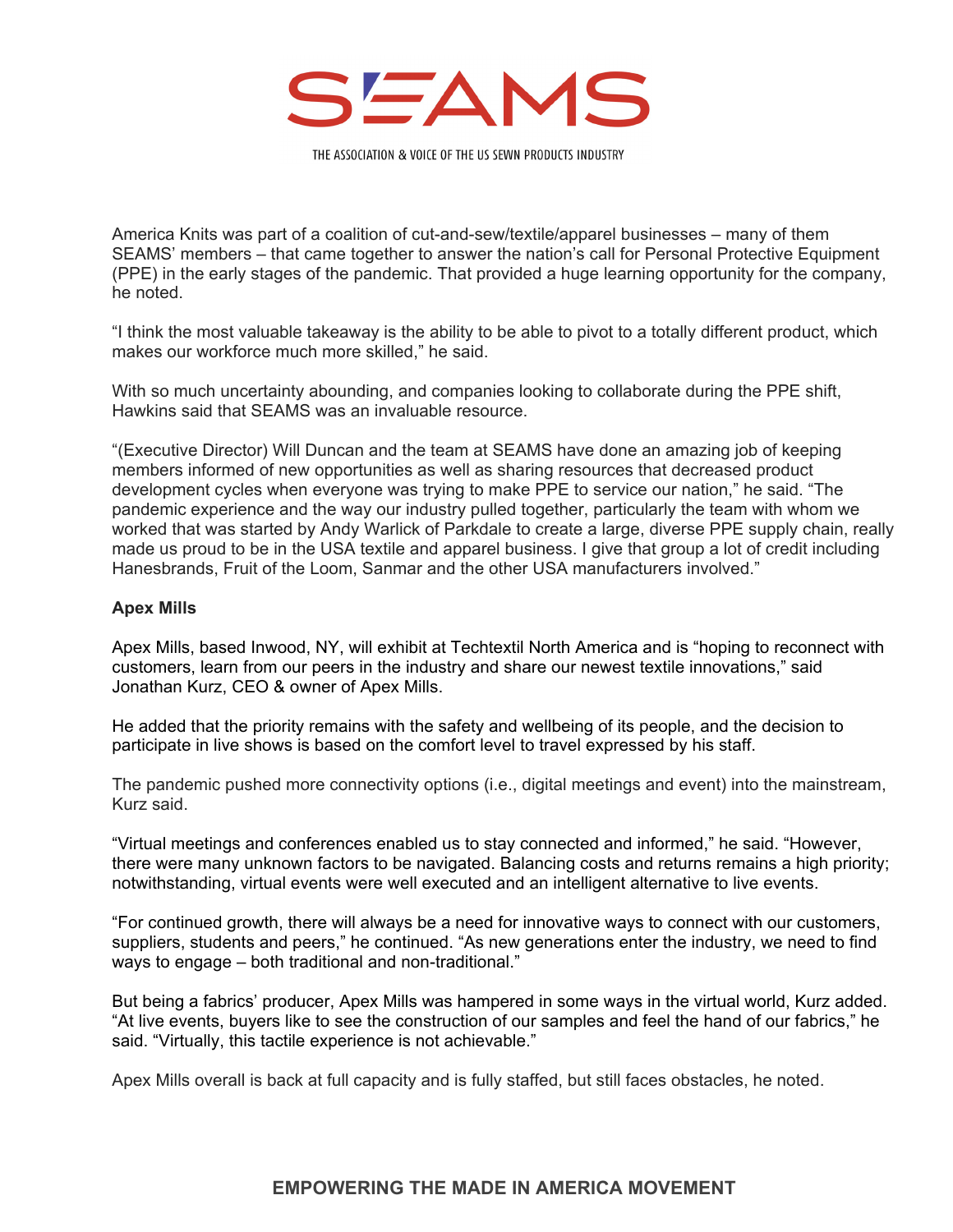

"During the pandemic, many of our customers planned for their return by strategizing their product lineup and are now ready to move into development," he said. "Unfortunately, the global supply chain shortage is wreaking havoc on our collective planning."

Apex Mills was among many U.S. companies that allocated tremendous resources to alter their facilities to produce PPE. For these investments to be realized going forward, there needs to be contracts from the government and municipalities to keep the factories running at a profitable capacity," Kurz said.

He added that he looks back at the pandemic when it was at crisis levels and appreciates his company's work to address the nation's needs and lessons learned in the process.

"One of the biggest takeaways we have learned is the importance of observation and listening to market demand," he said. "Apex Mills had been fortunate that we were able to pivot production and turn our attention towards making masks. Being able to identify needs and respond quickly helped us retain our workforce and contribute to the safety of people throughout America."

And SEAMS served as a resource and repository of information for its members' activities during the crisis, he added.

"SEAMS stepped up and in to provide the bedrock for our industry to openly communicate and provide assistance," Kurz said. "I mentioned the importance of listening and observing – SEAMS had done exactly that to help both its members and beyond. The support provided, from networking to education, and innovation to opportunity, had been a lifeline throughout the pandemic."

#### **Aurora Specialty Textiles Group, Inc.**

As the world continues to reopen, leaders at Aurora Specialty Textiles Group, Inc., Yorkville, IL, are looking forward to attending Techtextil North America and SEAMS' Annual Networking Conference, among other events in the coming weeks, said company President Marcia Ayala.

The company factored into its decision the health and safety of its employees and the need to network in person with customers, suppliers and old friends, she said.

Ayala said she was a fan of virtual events during the pandemic because they minimized expense and time, adding that she found them particularly useful for multi-session conferences. "Rather than traveling and spending days for a few sessions, I could participate from my office and still get the benefit of the content without the additional cost and time," she said.

While she thinks and hopes that online meetings and gatherings will continue to be a part of the world going forward, she pointed out that collaboration and networking has suffered with virtual events exclusively for more than a year. "Market intelligence and camaraderie that can be gathered by informal conversations and over dinners are lost," she said.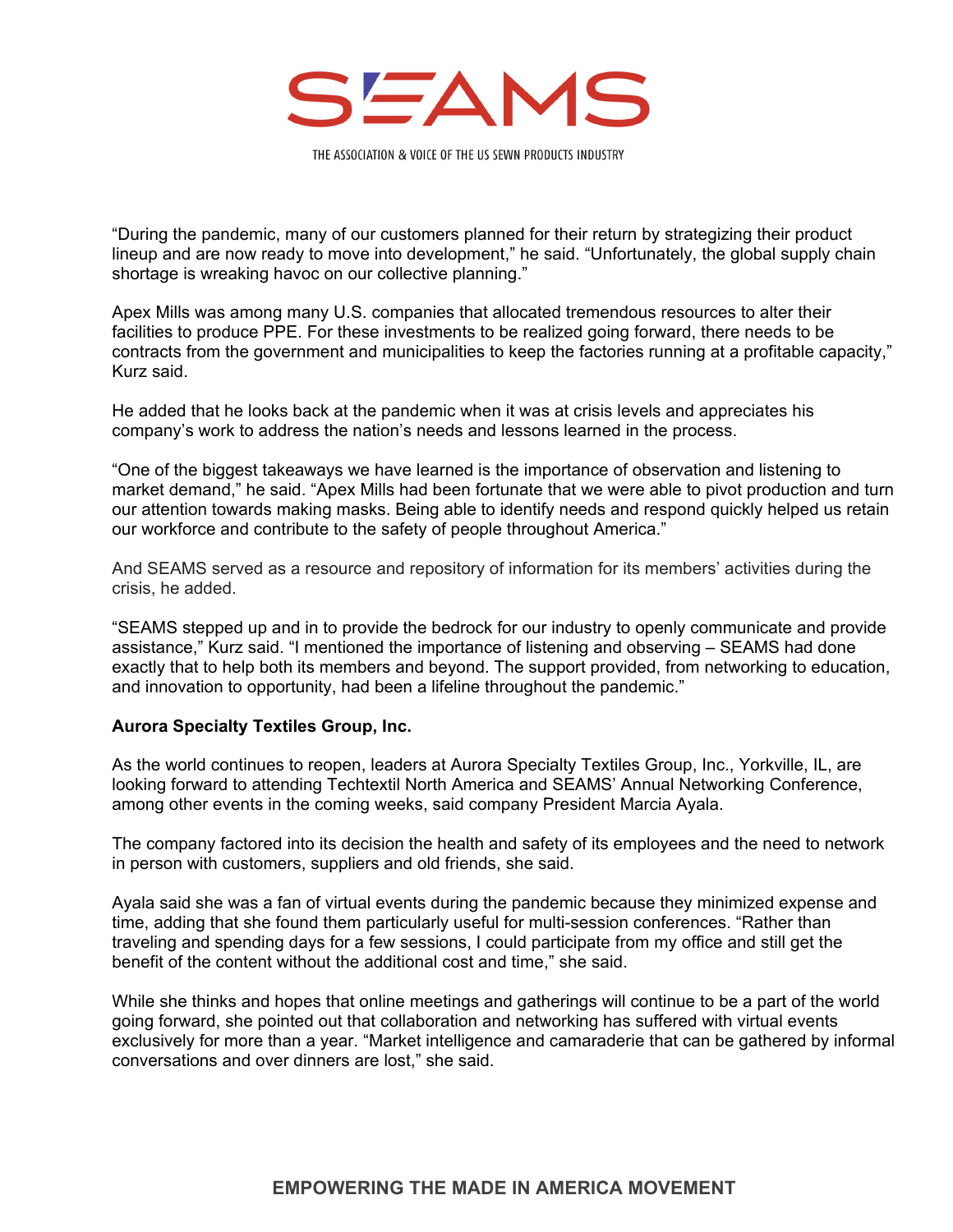

Learning to communicate in a virtual environment was one of the lessons learned through the pandemic, she added.

"We had to learn to communicate effectively via Zoom/Teams with customers and learn how to prospect virtually," said Ayala, who added that Aurora's business has rebounded since the crisis began. "We had to learn how to effectively communicate and train employees with limited contact. We also improved our teamwork, agility and flexibility in reacting to rapidly changing conditions."

And being a SEAMS' member proved invaluable as companies were figuring out ways to survive and thrive during the economic shutdown, she said.

"Early in the pandemic, SEAMS was great in setting up a system to highlight U.S. manufacturers, their products and capabilities to be able to respond to needs during COVID," Ayala said. "Also, the regular communications from SEAMS about textile products and manufacturing capabilities in the USA was very helpful. They also were informative about potential legislature to support PPE in USA and textiles. SEAMS' Made in America PPE initiative, launched in May 2020, was a great service for its members."

Because the shortage of PPE proved how vulnerable the country is to global supply chains, she said she believes President Biden's Buy American agenda and bipartisan support in passing the U.S. Innovation and Competition Act in June is encouraging and that lawmakers are supportive of manufacturing and keeping the U.S. globally competitive. "I just hope our lawmakers don't have too short of memories of the struggles of 2020," she said.

#### **Champion Thread Company**

Champion Thread Company (CTC), Gastonia, NC, plans to attend Techtextil North America and SEAMS' Annual Networking Conference, according to company President Matt Poovey.

"As has historically been the case, we compare the time and resources required for each event with the market reach and our alignment with the audience they bring to determine our level of participation," he said. "With vaccines in place and travel restrictions in rapid decline, our decision is no longer driven by the risk posed by the pandemic."

Poovey said that online and virtual events – which were already a part of its business before COVID-19 – partially filled the void created by the pandemic, and the company will continue to augment live events with online options going forward.

"They served well to keep us connected with current and potential customers and the industries we serve," he said. "While they could not fully deliver the hands-on experience of live events, CTC has participated in and benefitted from many of these experiences."

As virtual events were the only option for some months, they gained further acceptance during the crisis and garnered greater participation from all groups, he added.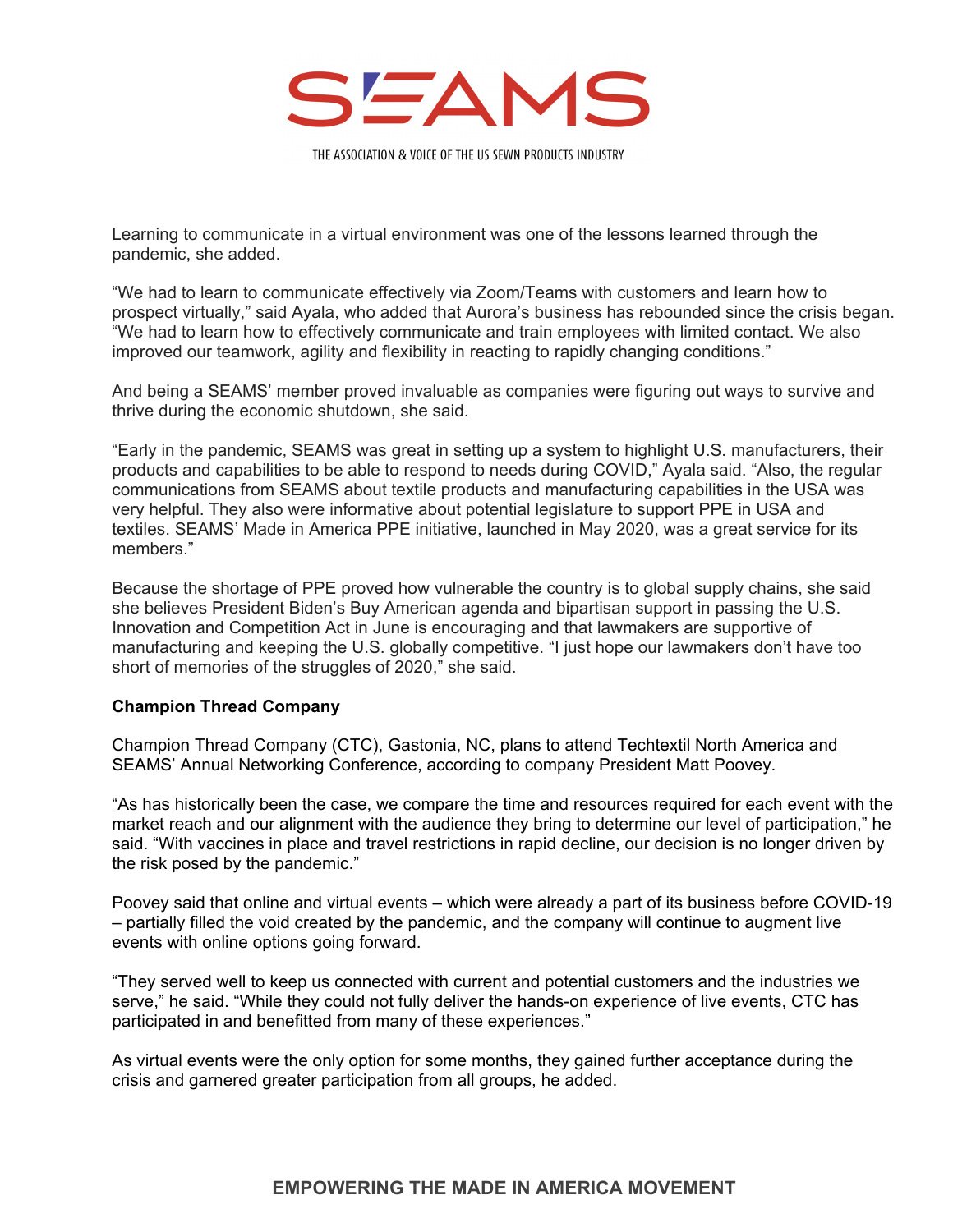

As for business, Poovey noted that CTC is not only back to prior levels, but it has exceeded prepandemic levels of sales and product innovation since last August. "This growth has driven us to accelerate our growth and expansion plans for the business," he said.

The challenges of COVID-19 taught Poovey and his team many lessons, he said.

"First and foremost for CTC has been the commitment and dedication we experienced from our teams and team members to maintain the business in such trying times," he said. "We were fortunate to keep our core teams employed through the year as they bent over backwards to keep things running. We also recognize that our diversity in products and industry segments played a crucial role in weathering the storm."

Poovey also pointed out that SEAMS was quite helpful to the company and its overall membership by facilitating the flow of information across our industry.

"Their organization of and participation in industry events benefitted not only its membership but also the industry. SEAMS' active involvement in industry issues and initiatives such as the pivot to PPE and the effort to keep PPE production in the USA have been very valuable," he said, adding that he hopes and expects to see new laws passed and implemented to ensure production of these and other essential products will be done in the USA.

#### **Contempora Fabrics**

Based in Lumberton, NC, Contempora Fabrics is in the process of deciding whether or not it will attend Sourcing at MAGIC in Las Vegas in August, but definitely will be present at Techtextil North America that month and, as a sponsor, SEAMS' Annual Networking Conference in September, according to company President Ron Roach.

"Attendance and costs are two of the main factors in our decision making for in-person events this year," he said. "We are just weighing the pros and cons. We do miss in-person events, and it has to make business sense to opt in. Techtextil North America was a no-brainer. We are just over an hour away, allowing us to be flexible."

Roach said that during the pandemic, several virtual events have been well worth the time spent, but others such as online trade shows have been more difficult and are less interactive. Still, he said he thinks they will remain part of the industry's meeting repertoire going forward.

"As a supply chain we have learned to adapt," he said. "Though it started as a necessity, we will continue to use this medium of connecting both internally as well as with our customers and vendors. There are several advantages to virtual settings, one being that it's much easier to have topics outlined and stay on task. Also, virtual meetings have much less interruptions than what we would normally experience during in person gatherings."

Contempora Fabrics' pivot into PPE in a matter of days as the crisis was taking hold – from furloughing all employees on a Thursday and reopening for that type of work the next Tuesday – has been well documented and helped the company go "gangbusters" for several months before normal business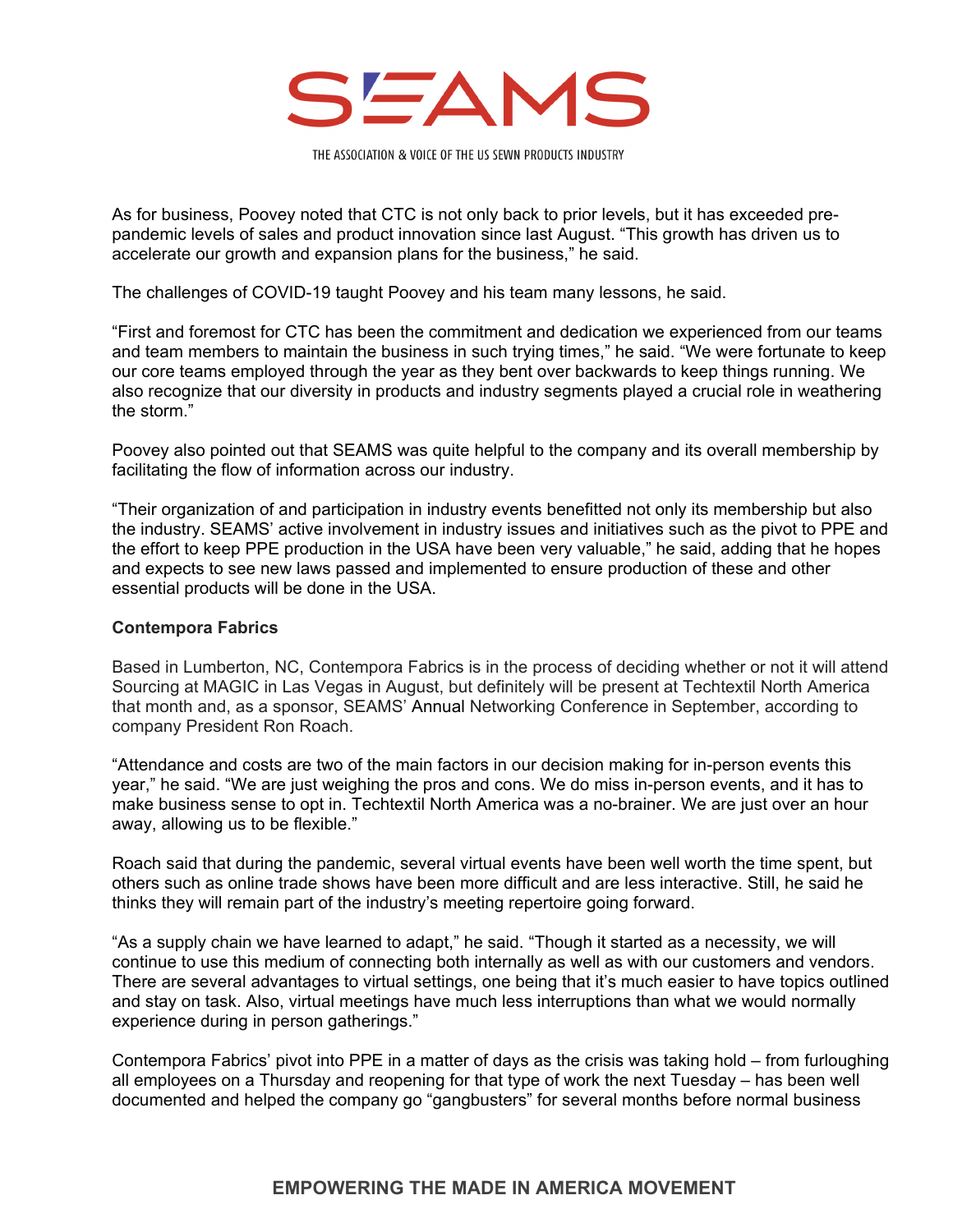

levels returned, Roach said. Today, however, though the company has enough business to be running at full capacity, it is not able to due to labor shortages, he added.

Reflecting on the experience, Roach said the health crisis magnified the global economy.

"It is very difficult to insulate things one cannot control," he said. "When the shutdowns were announced, customers put orders on hold, one after the other. We watched our overall business erode over a 24-hour period. We had to quickly come up with a game plan to continue to cover operating expenses while waiting to see how things panned out. It was uncertain to say the least."

He continued: "We are very impressed with our industry's ability to react and transform our operations from our typical business to PPE nearly overnight. It is organizations such as SEAMS that connected the dots and made these partnerships possible. Our PPE production sustained us from April through August, allowing us to finish 2020 in the black. We feel very fortunate, as we know many companies from different industries weren't able to say the same."

Reiterating the importance of SEAMS, he said the value of membership became even more apparent as COVID-19 was cresting, he also noted.

"SEAMS supplied updates on DLA bid contracts that allowed us to have the opportunity to bid," Roach said. "SEAMS also provided us mask patterns early on when we were just getting started producing PPE, which gave way to major mask production for most of  $2^{nd}$  and  $3^{rd}$  quarter of 2020. Relationships we have built over time with other SEAMS members were invaluable during this unprecedented time."

One of the lessons the U.S. government should take from the experience of the last year and a half is how the country's overreliance on foreign goods can lead to near-catastrophe, Roach noted.

"USA-made PPE laws should be passed," he said. "Throughout the last year and a half, we have all learned about the challenges of not having product made closer to home. PPE is something we need to do here."

#### **Hamrick Mills**

Like many of its industry colleagues, fabric maker Hamrick Mills, Gaffney, SC, stepped up during the nation's crisis to transition into PPE product, and learned how quickly things can change, according to Sales Manager, Jim Hopkins.

"Necessity is indeed the mother of invention," he said. "When product demand changed due to the pandemic, we, like many others, had to react and make changes on the fly to try to address and take advantage of whatever opportunities presented themselves."

Hopkins cited some redeeming qualities of online meetings, which was the order of the day for many months, for most companies.

"Sharing of information is always good, regardless of the format, and it's good to be seen being active in the business," he said, adding that virtual events will continue be an option for many. "It is an easy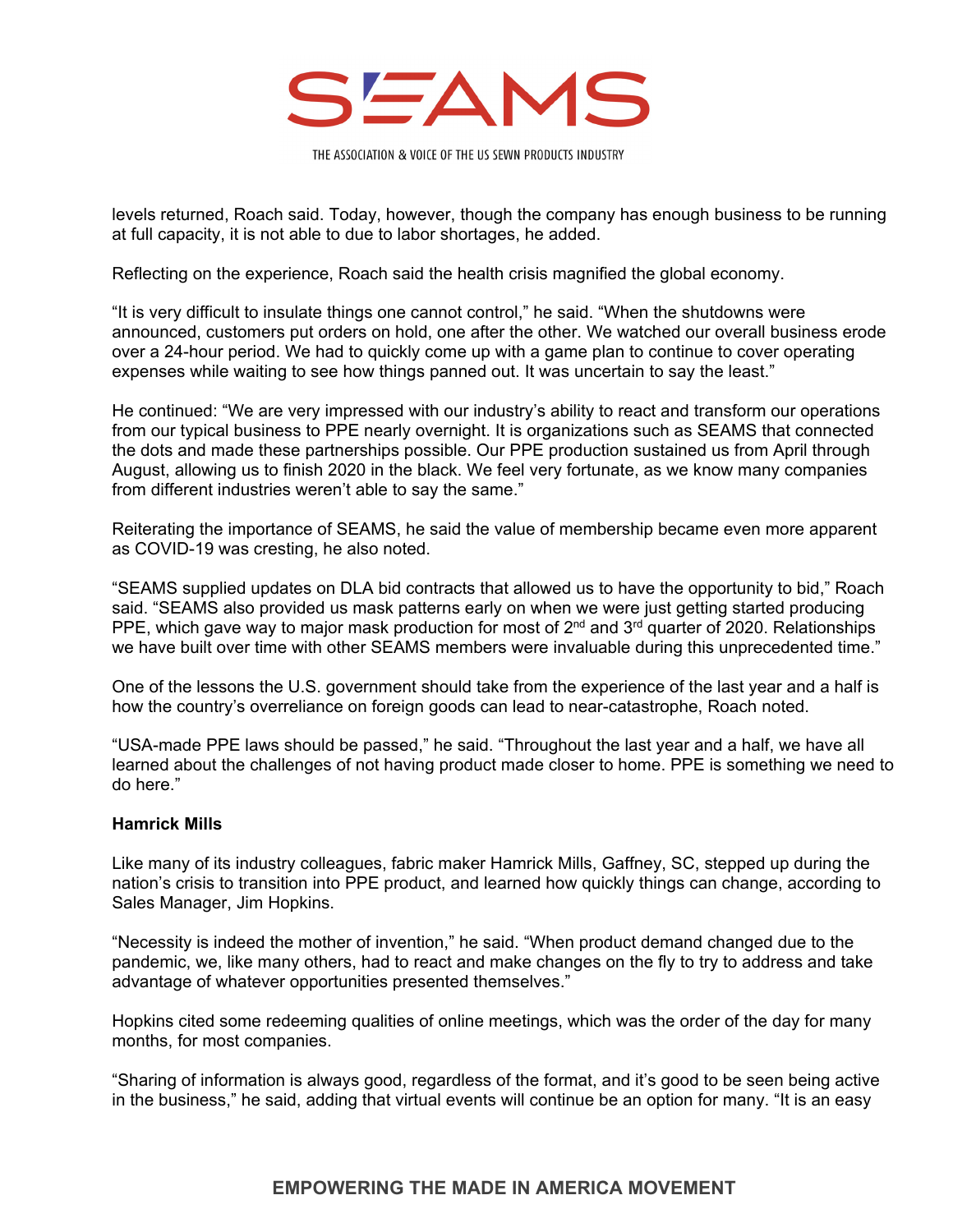

way to have meetings in person without being in the same room. Also, when you can see the people you are speaking with, you can also read body language, facial expressions, etc. However, the personal contact is still lost in a virtual setting – no handshakes, hugs or slaps on the back."

Asked if the company is back to full capacity, Hopkins answered, "Yes and no. We have all equipment covered but are not producing at capacity due to labor-related issues."

Hopkins added that SEAMS, especially during the pandemic, "should have been a cornerstone for anyone in the industry experiencing any nationalism and looking for U.S.-based manufacturing."

For domestic PPE production going forward, he noted that he believes legislation will pass mandating U.S.-made provisions for some PPE, but that "loopholes" will be included to allow government purchasers an avenue to escape if they don't like domestic prices, delivery, etc.

In the coming weeks, Hamrick Mills will be among those companies returning to in-person events, including Techtextil North America and SEAMS' Annual Networking Conference, he said.

#### **Henderson Machinery, Inc.**

Henderson Machinery, Inc., a Greensboro, NC -agent for global textile and equipment suppliers, understands the importance of "being present" – especially in person – at various industry events, according to Sean Burke, director of business development.

As such, as the U.S. continues to emerge from COVID-19, the company plans to exhibit at Techtextil North America in August and attend SEAMS' Annual Networking Conference.

"During the pandemic, we have been able to service and assist current and new customers with equipment," he said. "Through our experience at Techtextil we have met new people and manufacturers that we traditionally would not fit our market scope, but the past 12-plus months have shown us how manufacturers can pivot and adapt to markets with new requirements and products."

He added: "SEAMS has connected us with some new manufacturers and markets and continued to update membership on market conditions."

Henderson Machinery maintained full capacity during the crisis and, with current technology and its experienced staff, it was able to troubleshoot and fix technical problems for customers, Burke said.

The company didn't participate in a lot of virtual conferences or trade shows during the pandemic, but did hold numerous video meetings with customers, he said. "There were some learning curves to this, but overall, it cut down on travel time and we were able to talk with the right people and show off some innovative solutions for their problems."

Nothing can take the place of face-to-face meetings, however, he added. "It's a good way to introduce some products and get the ball rolling, but in-person visits to our showroom or a show is still the best option. In-person meetings, especially at a manufacturer's facility, allows us to gain a better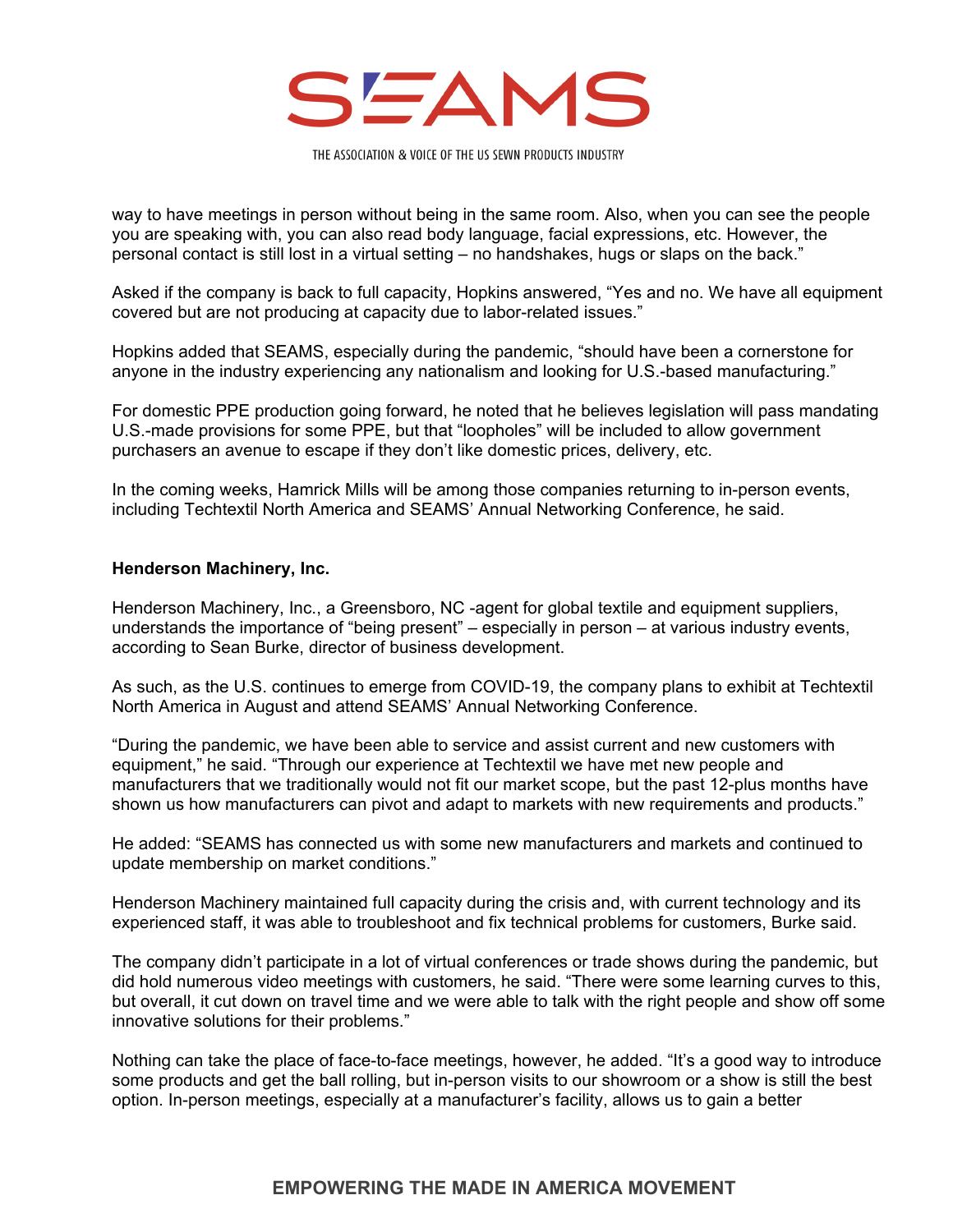

understanding of their entire process. Virtual meetings seem to be very focused on one specific project."

## **Henderson Sewing Machine Co.**

Coming out of the pandemic, Henderson Sewing Machine Co., Inc., Andalusia, AL, has a packed schedule of events for the second half of the year.

The industry supplier will exhibit at the Home Furnishings Expo in Hickory, NC, in July; Techtextil North America in Raleigh, NC; in August, SEAMS' Annual Networking Conference in Myrtle Beach, SC, in September; the PRINTING United Expo in Orlando in October; and the IFAI Expo in Nashville, TN, in November.

"There is a tremendous amount of speculation around what a post-pandemic world will look like – what will change and what will go back to normal," said CEO Frank Henderson. "What is, at this point, beyond speculation is that the post-pandemic supply chain and manufacturing ecosystem will be vastly different. I think that we have to move on, and businesses will have to change and adapt as we have for years."

Deemed an Essential Business during the crisis, Henderson Sewing continued to work full time the last year and a half, with no lost time, Henderson said. And what did he and his team learn through the experience? "There is no replacement for hard work ... never quit trying to change and adapt."

Henderson added that virtual meetings and conferences during the pandemic offered a tremendous amount of information sharing on varied subjects.

"Our industry has played a major part in disseminating significant content to industry partners and the general public," he said. "However, person-to-person meetings and conferences are still needed and desired. Virtual events and meeting can be a 'part' of ongoing offerings. However, I am not in favor of these virtual venues becoming a total replacement for in-person events."

Henderson noted that SEAMS and several other industry associations have all been proactive in suppling vital information to the industry and promoting the significant contributions of the industry to the made-to-America movement during COVID-19.

#### **InnovaKnits, LLC**

InnovaKnits, an incubator company at the Manufacturing Solutions Center (MSC) in Conover, NC, is almost back to full capacity as the pandemic wanes, said Managing Partner Jason Wilkins.

"Some of our customers are in retail and their customers – dance studios – have not opened back up yet," he said.

The pandemic proved to him that "you have to be first to action when a problem or opportunity arises, even if you do not have all the information," he said.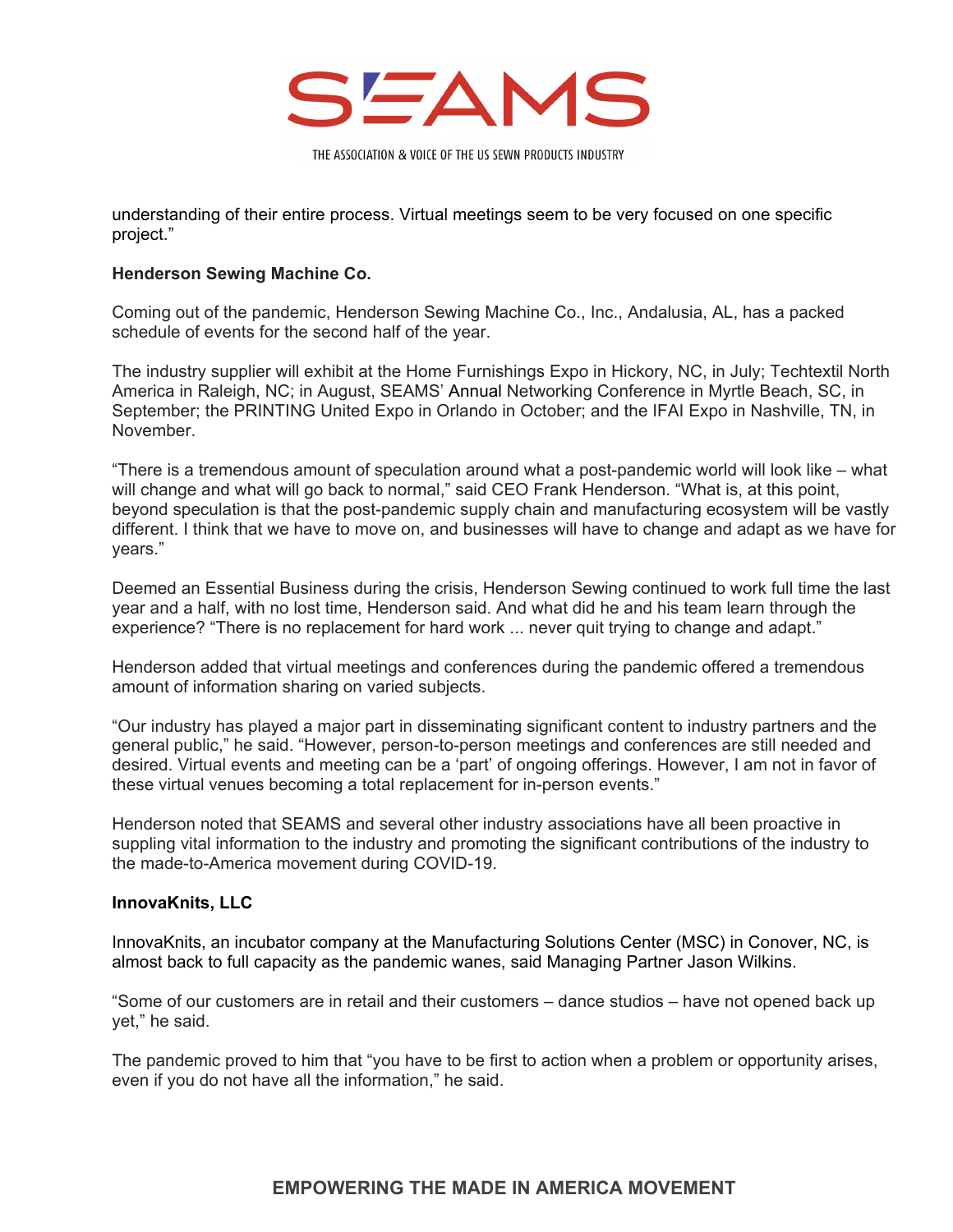

Going forward, the company plans to attend Techtextil North America and probably the SEAMS' Annual Networking Conference, he noted.

Wilkins said virtual meetings during the crisis provided an opportunity to communicate consistently with visuals, without having to be in the same room, which was nothing new for the company. Already, InnovaKnits was doing quite a bit of virtual work with customers outside of the area in development and product creation, he said.

During COVID-19, SEAMS provided plenty of "moral support" and information to its membership, Wilkins pointed out. "I am sure cut-and-sew operations received very good opportunities through SEAMS."

#### **Jason Mills, LLC**

Asked about lessons learned from the pandemic, Jason Mills, LLC President Michael Lavroff gave an enlightening, high-level assessment: "Imagine the unimaginable," he said.

He added that because COVID-19 appears to be under control, the Milltown, NJ-based company, a textile convertor that is back at full throttle, plans to exhibit at Techtextil North America in August.

Lavroff said he is ready for in-person shows because the virtual format for trade fairs is difficult, and he probably won't revisit those in the future.

"I don't know if the virtual model is financially feasible for a long-term strategy," he said. "It would be our preference to not have that as the only method, but possibly only as an add-on. Hopefully, we will never have the need to return to 100% virtual."

Regarding the potential for a mandate for U.S.-made PPE in the future, Lavroff said he doesn't see legislation of this nature being passed.

"Unlike the Berry Amendment, which is designed for U.S. military end users, PPE – unless in times of pandemics – are generally commodity items," he said. "I don't think our government can force manufacturers to produce here."

#### **LACorp**

LACorp, based in Lebanon, VA, has been at full capacity since last summer and, based on current orders, looks to remain at this level through the end of the year, according to company President, Jeoff Bodenhorst Jr.

As a cut-and-sew specialist, the company's services are typically in high demand – and that demand rose as many of its customers, new and old, were pivoting into PPE production in the early ravages of the pandemic.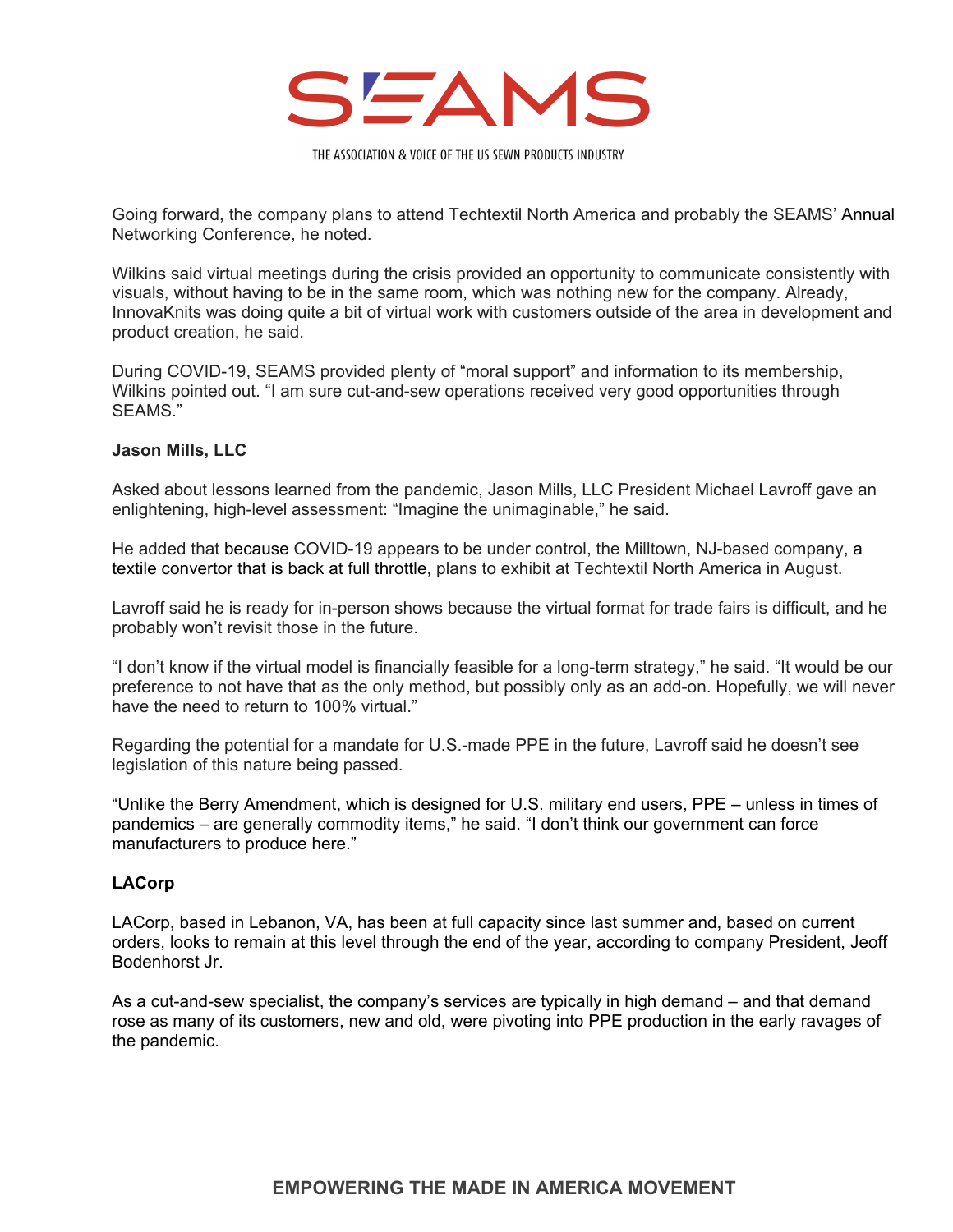

"We have learned that our adaptability was an asset as we have pivoted many times since the pandemic began," he said. "We were thrown many curveballs, but I believe we are coming out of the pandemic in a much stronger position than before the pandemic began early last year."

As SEAMS' president, Bodenhorst of course plans to attend SEAMS' Annual Networking Conference, but he typically doesn't attend Techtextil North America or Sourcing at MAGIC, so won't this year. He touted the importance of the association, especially during the crisis when it assisted members and nonmembers alike, he said.

"SEAMS has been a beacon for domestic solutions to many of the nation's sewn product needs throughout the pandemic," he said. "Relationships fostered through SEAMS' membership gave me many resources and friends to call upon with many different challenges throughout the year. We were all facing similar issues, and it was great to have the SEAMS network to share and talk through these unforeseen times with colleagues."

Bodenhorst said he participated in various online events during the pandemic, and especially liked one virtual conference format that allowed participants to "move" from table to table for more personal interaction versus "just sitting by and listening to a speaker. It made the event feel more 'normal' like an actual in-person event. He said he expects virtual events to remain a part of the meeting repertoire, as they are convenient and don't require additional time away from the office. However, it is "very difficult to maintain that personal connection through virtual events versus sharing a meal or beverage together," he said.

As for U.S.-made PPE laws becoming a reality, he added that he is hopeful that some version of legislation in that regard will pass and will go a long way to help manufacturers continue to invest in equipment, labor, space, etc. towards much-needed PPE for normal times as well as to prepare for future health events. "It is important to support these domestic supply chains," he said.

#### **Minnesota Knitting Mills**

Minnesota Knitting Mills (MKM), Mendota Heights, MN, has a full in-person schedule as the world continues to reopen this summer, according to Britt Moore, director of Sales and Customer Services.

The company plans to attend Sourcing at MAGIC, Outdoor Retailer and Techtextil North America in August and SEAMS' Annual Networking Conference in September.

"The ability to get in front of customers is the most critical reason for attending any event this year, followed by connecting with our sourcing and manufacturing partners," he said.

And that's good, considering there's nothing like the "real thing," he said: "Connecting virtually with customers and vendors has been helpful, especially when a demonstration has been needed. However, it is not as worthwhile as seeing someone in person."

Moore added that he believes that virtual events will not be as heavily attended going forward as inperson events reopen. "MKM will be participating in virtual events only sparingly, as an important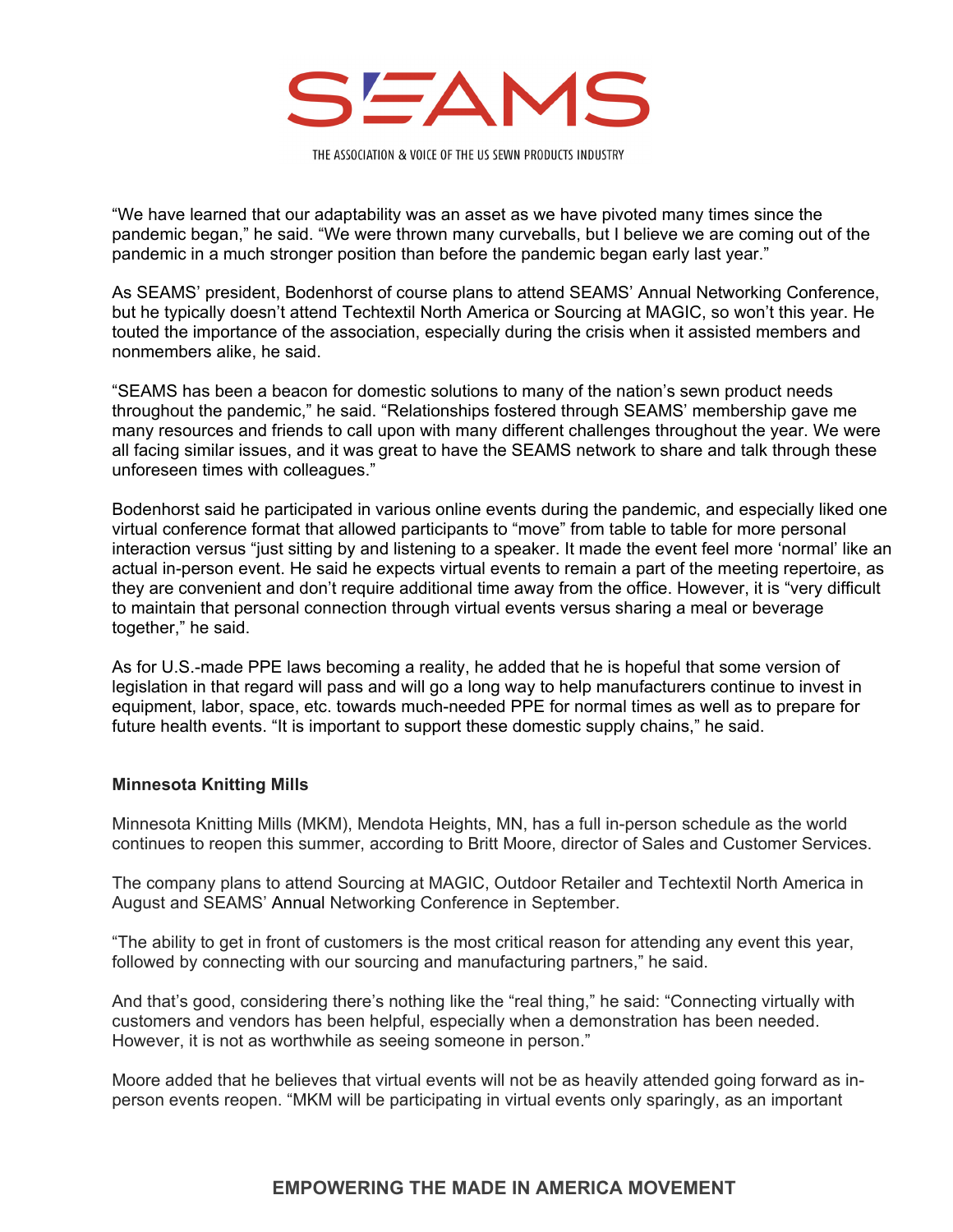

aspect of our business is the quality of our products, which can be experienced only through touch and feel."

The company gained numerous insights into its supply chain during COVID-19, he added.

"Through the many challenges of the pandemic, we learned that the sourcing and customer base of the industry is more agile and responsive than previously known," Moore said. "Many times, a customer joined MKM – and our other sourcing and manufacturing partners – to solve a problem that arose. We also feel that this collaboration will extend into the future due to the 'shared experience' during the pandemic."

Moore said that MKM is not back to full capacity due to an issue affecting numerous companies: staffing shortages.

Being a SEAMS' member proved invaluable during the pandemic, as it allowed MKM to quickly connect the supply chain when needs arose, he said.

"On multiple occasions, we were able to meet a customer or market need solely through our connections within SEAMS," he said. "Without those connections, the outcome from the pandemic may have been very different."

## **MMI Textiles**

Westlake, Ohio-based MMI Textiles, a global diversified supplier of industrial and custom fabrics and textile components, with military, tactical, medical, commercial and apparel expertise, stayed exceptionally busy during the pandemic – not only to answer the nation's call for PPE, but to announce a major expansion.

In December, the company revealed that it would open a 30,000-square-foot production facility in Lenoir, N.C., to produce select narrow fabrics. Oh, and as an aside, in April MMI founder and President Amy Bircher attended the grand opening of a textile lab named in her honor at West Virginia University, her alma mater, after a "foundational" gift of more than \$200,000.

After such a momentous year, the company is anxious to get back in front of customers, Bircher said.

"We are excited to be back in person with our industry to showcase new products we have developed, find new partners to work with as we continue to grow and network with old friends that we haven't seen in over a year," she said.

Bircher and team will have a busy six-week period when they walk the Sourcing at MAGIC show in Las Vegas, exhibit at Techtextil North America in Raleigh, NC, and attend SEAMS' Annual Networking Conference in Myrtle Beach, SC.

She welcomes those in-person events after a year-and-a-half of hours of screen time with customers, partners and others, she said – but having the ability to stay connected through technology was important, she added.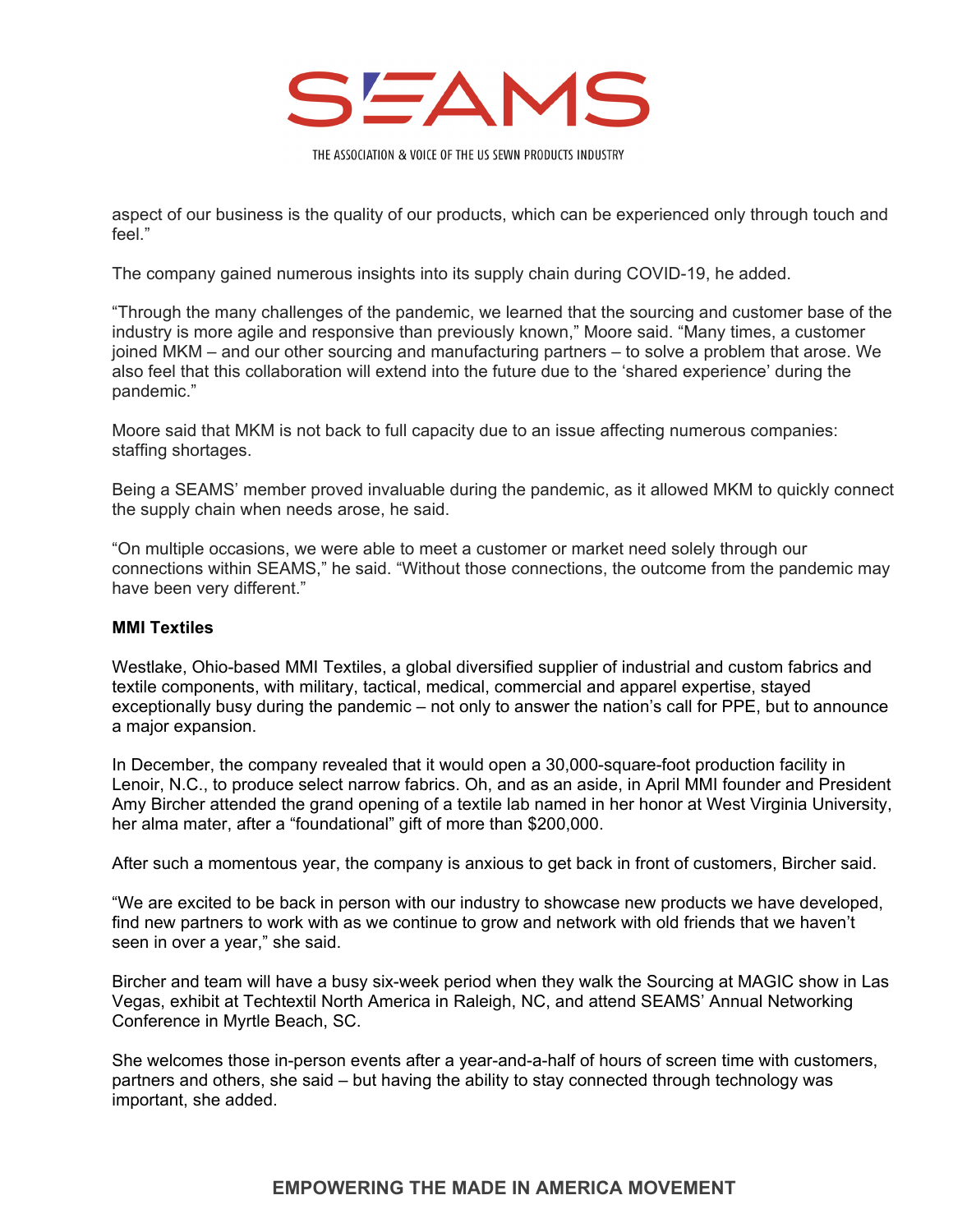

"I think we all found a new way to 'see' customers, partners, industry colleagues and friends, and make those interactions as personable as possible," she said. "In fact, I feel like there was a new way of business found during these months to help get in front of people more AND still see them. I think companies found a way to engage without the expense of travel – it's not the same as in person, but I do believe hybrid formats will continue for conferences, and trade shows will be bigger than ever as companies use that platform for their big events to network."

Virtual meetings provided greater engagement and communication within the MMI team, which has several employees who telecommute, Bircher said. "It helped make the remote employees a bigger part of the team at HQ with daily Teams calls."

As COVID-19 continues to wane, Bircher reflected on lessons learned about her company and the industry from the experience.

"We learned that we have the ability to be very nimble and pivot at any given moment – we are prepared as an organization if something like this happens again from both a systems and structure standpoint," she said. "Our organization is very resourceful, and we gained new partnerships during the pandemic that will last a long time in both the PPE world and many other industries where we can collaborate."

#### SEAMS

was among resources Bircher and her team found helpful and important during the crisis, she said.

"The work that was done by the SEAMS organization during the pandemic was remarkable – communication, updates, resources, collaboration and virtual networking in ways that we haven't seen in our careers are all things that come to mind when I think of the great organization that SEAMS is for our industry," Bircher said. "We are very thankful for their stewardship."

#### **Shuford Yarns**

Grant Smith, Vice President of Sales at Hickory, NC-based Shuford Yarns, said his team learned three Ps during the pandemic – patience, planning and persistence.

"No one saw this past year coming, so we've had to learn to be flexible and adaptable to whatever situation was presented to us," he said.

The company continued operating during the crisis and currently is at full capacity, he noted. And as things continue to normalize, Shuford Yarns reps, all of whom are fully vaccinated, plan to return to the road for upcoming events, including Techtextil North America and SEAMS' Annual Networking Conference.

"We've missed getting to see all of our customers and vendors in person, so we're excited to get back out," he said. Especially after experiencing the world of online meetings for more than a year.

"We've had many first-time meetings with customers during COVID, but meeting for the first time in a virtual setting is not ideal," Smith said. "It's always best to visit customers in person to help establish a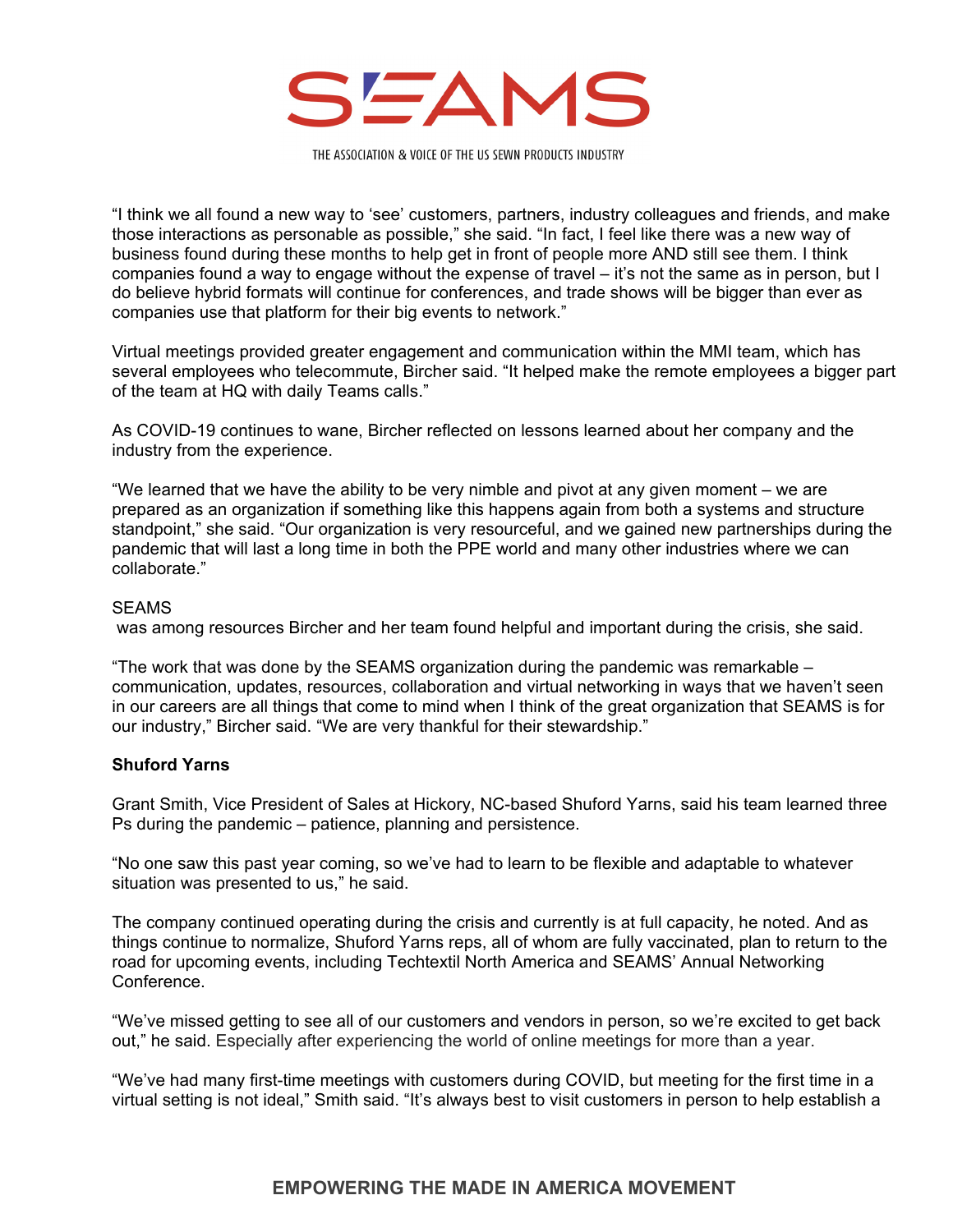

sense of trust. Virtual settings can become more transactional vs. live gatherings, which is more relationship focused."

He credited SEAMS for keeping the industry united and informed during unprecedented times.

"We all value community, and COVID took that away from most of us," he said. "SEAMS helped bring a sense of community back to its members through virtual events, newsletters, etc., just trying to keep everyone connected."

Smith also opined that he hopes the U.S. received a wake-up call regarding supply chain issues during the pandemic.

"I hope that the U.S. isn't shortsighted and doesn't soon forgets about all the logistic/supply issues," he said. "Unfortunately, this probably won't be the last time we deal with something like COVID. The U.S. needs to be self-sufficient and well prepared for any future events."

#### **Spiritus Systems**

Spiritus Systems Company, Inc., a designer and manufacturer of quality equipment for the military, plans to send representatives to Techtextil North America in August, primarily due to its proximity to its headquarters in Aberdeen, NC, according to Nichole Holroyd, COO and co-owner.

That is especially thrilling for her after months of online gatherings, she said. "The most important part of events is networking and I find it extremely difficult virtually."

During COVID-19, Spiritus Systems never decreased capacity, she added, and the pandemic proved to her that "perseverance is key," she noted.

And, SEAMS provided a great service to members through support and communication of industry issues, she added.

#### **Trotter's Sewing Co.**

Given the highly in-demand nature of its business, Trotter's Sewing Co., Asheville, NC, operated at full capacity throughout the pandemic, and has been hiring the whole time, according to Lori Trotter, who owns the company with her husband Todd.

"We switched gears from products that saw a decline in business during COVID to cutting and sewing masks and gowns," she said. "We also started a second shift in the summer of 2020 to help with the demand. But we have ceased that and are now back to one shift only."

Todd Trotter added that he is looking forward to in-person events, with three on the horizon: The Furniture Manufacturing Expo, Techtextil North America and SEAMS' Annual Networking Conference – all conveniently taking place in the Carolinas.